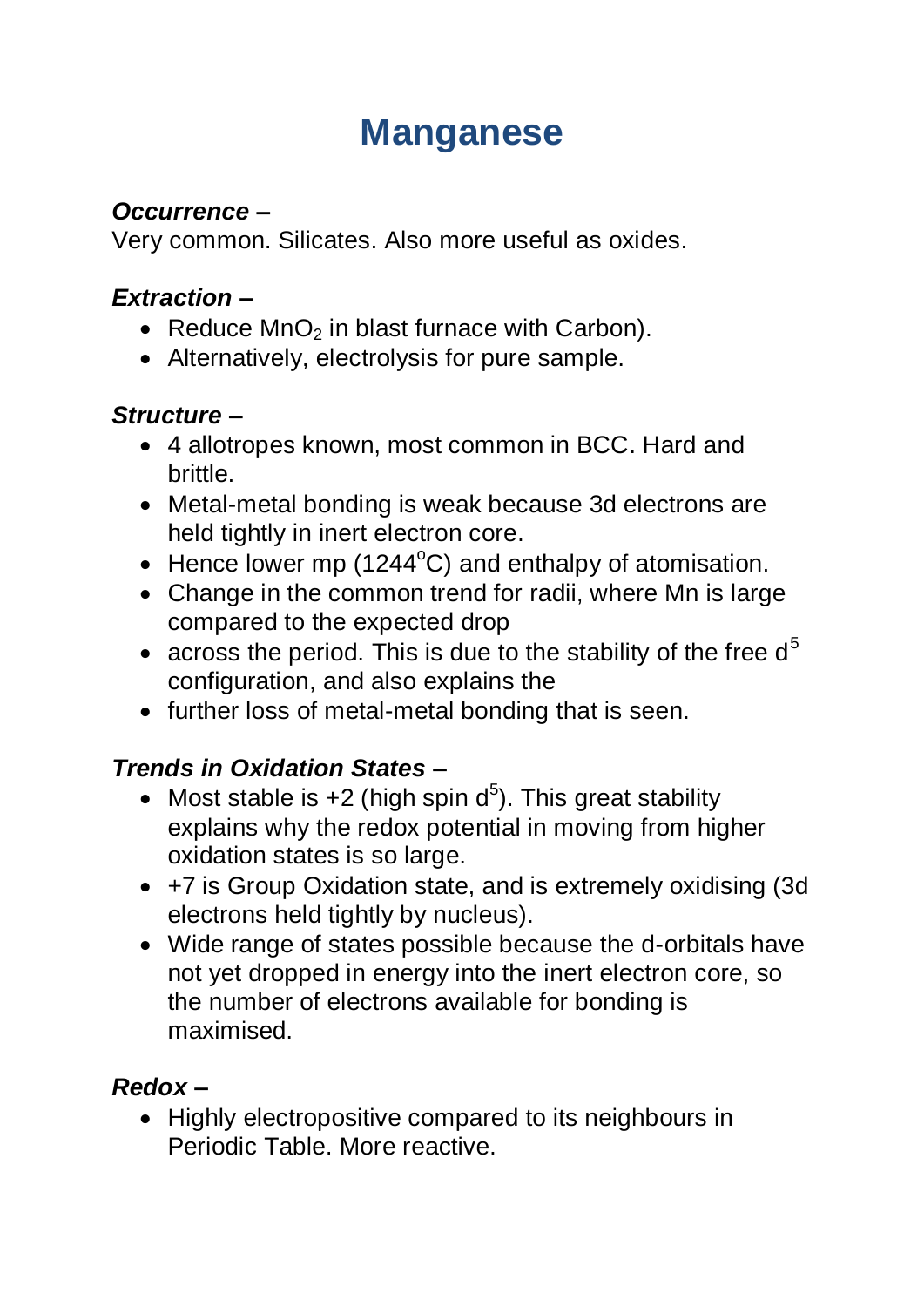- Will oxidise in air but not on a large scale. Burns in air if finely divided.
- Dissolves in acid to form Mn(II) salts.
- Not particularly reactive at room temperature, but will react with most things after heating.
- +2 state very stable (high spin  $d^5$  symmetrical). This breaks the trend – more resistant to oxidation than either Cr of Fe.

# *Structure of Oxides –*

- Mn<sub>2</sub>O<sub>7</sub> requires prior oxidation to  $+7$  state.
- MnO<sub>2</sub> most useful. Corner-sharing  $MnO<sub>4</sub>$  tetrahedra with Mn-O-Mn bridging. Not the most stable though, it will decompose to  $Mn<sub>2</sub>O<sub>3</sub>$ .
- $Mn<sub>3</sub>O<sub>4</sub>$  has spinel structure with some Jahn-Teller distortion (Mn(III)).
- MnO can be made by reduction of any of the above with H<sub>2</sub>. Basic oxide. Rock salt structure.

### *Structure of Halides –*

- MnF<sub>4</sub> is highest halide for Manganese (note that this shows Mn is less able to reach high oxidation states than Chromium).
- $\bullet$  MnF<sub>3</sub> forms octahedra which distort due to Jahn-Teller  $(d<sup>4</sup>)$ .
- Oxohalides are explosively unstable.

# *Complexing –*

- Many d-electrons available for back-donation from metal to ligand, stabilising low oxidation states.
- Oxidation State VII, VI & V not really any. Oxidation State IV highest for stable complexes.
- Mostly dimeric or polymeric (as in oxygen evolving complex of photosynthesis).
- Oxidation State III high spin  $d^4$ . Small Jahn-Teller distortions also observed. Mn(III) is strongly oxidising and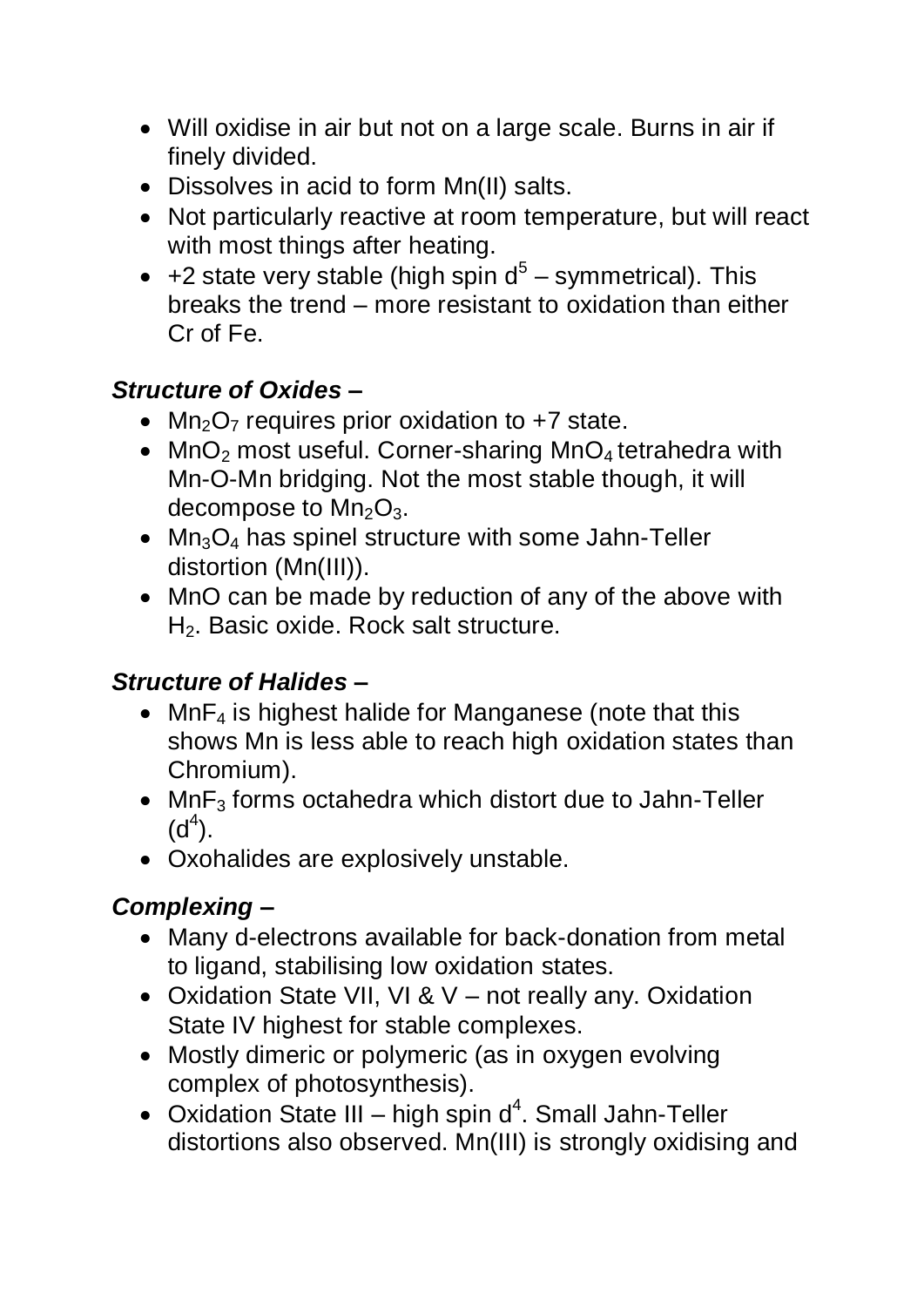tends to disproportionate, but is stabilised by O-donor ligands.

- $[Mn(CN)_{6}]^{3}$  is low spin however (good ligand  $\pi$  bonding, covalency. Easily oxidised).
- Oxidation State II MnSO<sub>4</sub> very important complex. Surprising thermal stability (compared to Fe, Co and Ni which all decompose quite easily under heat).
- In water this forms the aquated ion with high spin  $(t_{2g}^3e_g^2)$ d<sup>5</sup> configuration - gives no CFSE so stability constants are low compared to other 1st row M(II) ions.
- Also indicates why a wide range of stereochemistry is observed for these complexes (no real advantage to any of them if no CFSE).

### *Organometallics –*

Limited to low Oxidation States. Carbonyl is quite stable, and dimerises (M-M bond).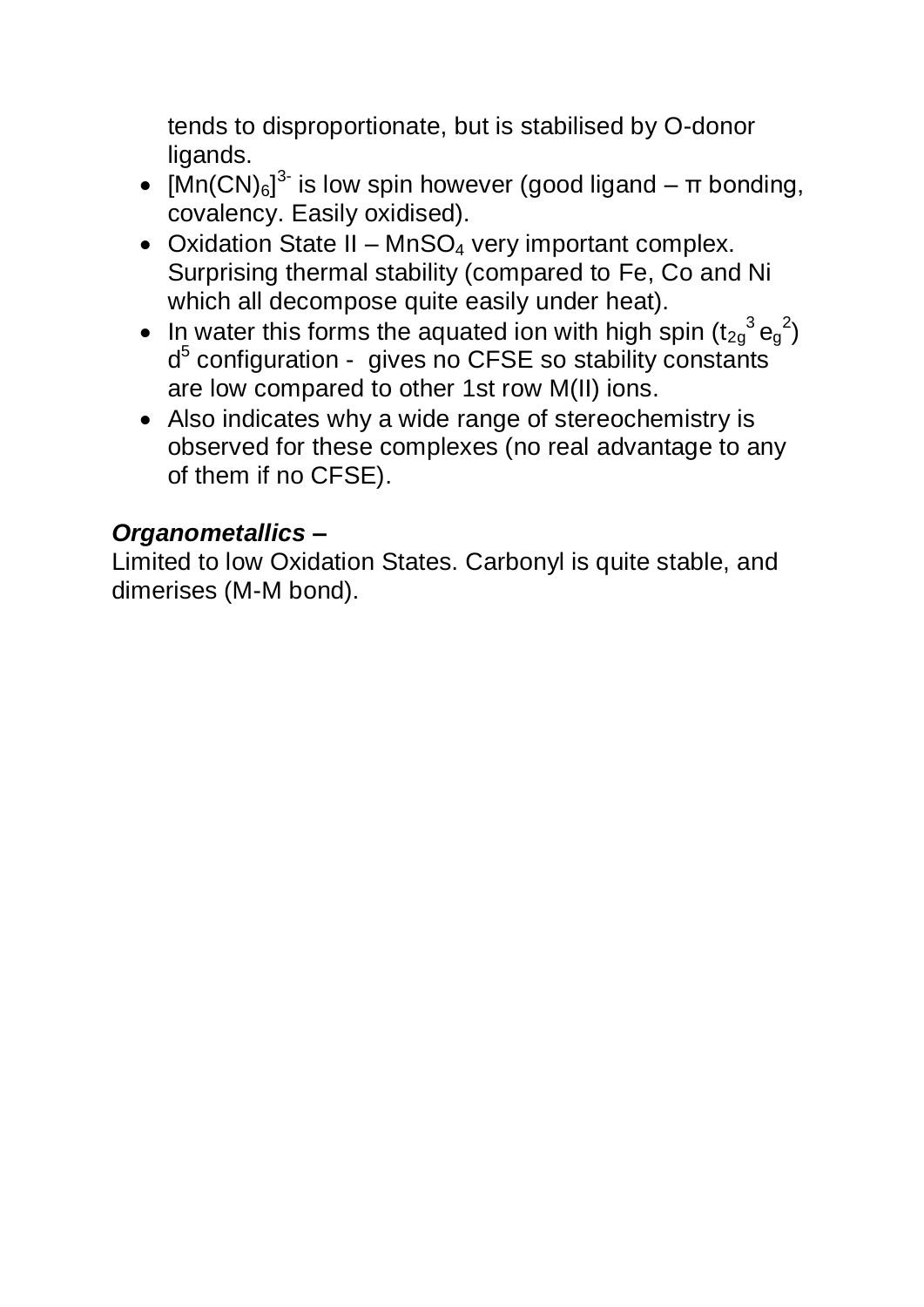# **Iron**

### *Occurrence –*

 Very stable nucleus, hence great abundance. Many oxides and carbonates.

#### *Extraction –*

• Blast furnace. Reduction over C / CO.

## *Structure –*

- Soft metal. BCC. Turns to FCC at higher temperatures (and eventually back to BCC at really high temperatures).
- [Ar] $3d^{6}4s^{2}$ .
- Magnetic (lots of unpaired electrons aligned).
- (n-1)d electrons are contributing less to metallic bonding than in previous groups, although Mn is anomalous.

# *Trends in Oxidation States –*

- First element in 1st row that does not reach its group oxidation state of +8. Highest known is +6 but this is very easily reduced.
- Most common states are +2 and +3.

# *Redox –*

- Iron much more reactive than Ru or Os. Oxide film formed by oxidising acids protects it from further reaction. Also, iron rusts. Reacts with air / water.
- Iron has the widest range of spin states: every integer and half-integer from 0 to 5/2.

# *Structure of Oxides –*

- FeO is unstable with respect to Fe +  $Fe<sub>3</sub>O<sub>4</sub>$ .
- $Fe<sub>3</sub>O<sub>4</sub>$  is a mixture of Fe(II) and Fe(III). Inverse spinel. Conducts electricity due to transfer of electrons between Fe(II) and Fe(III). Fe<sub>2</sub>O<sub>3</sub> is the Fe(III) state and is quite stable. They all interconvert quite easily though due to